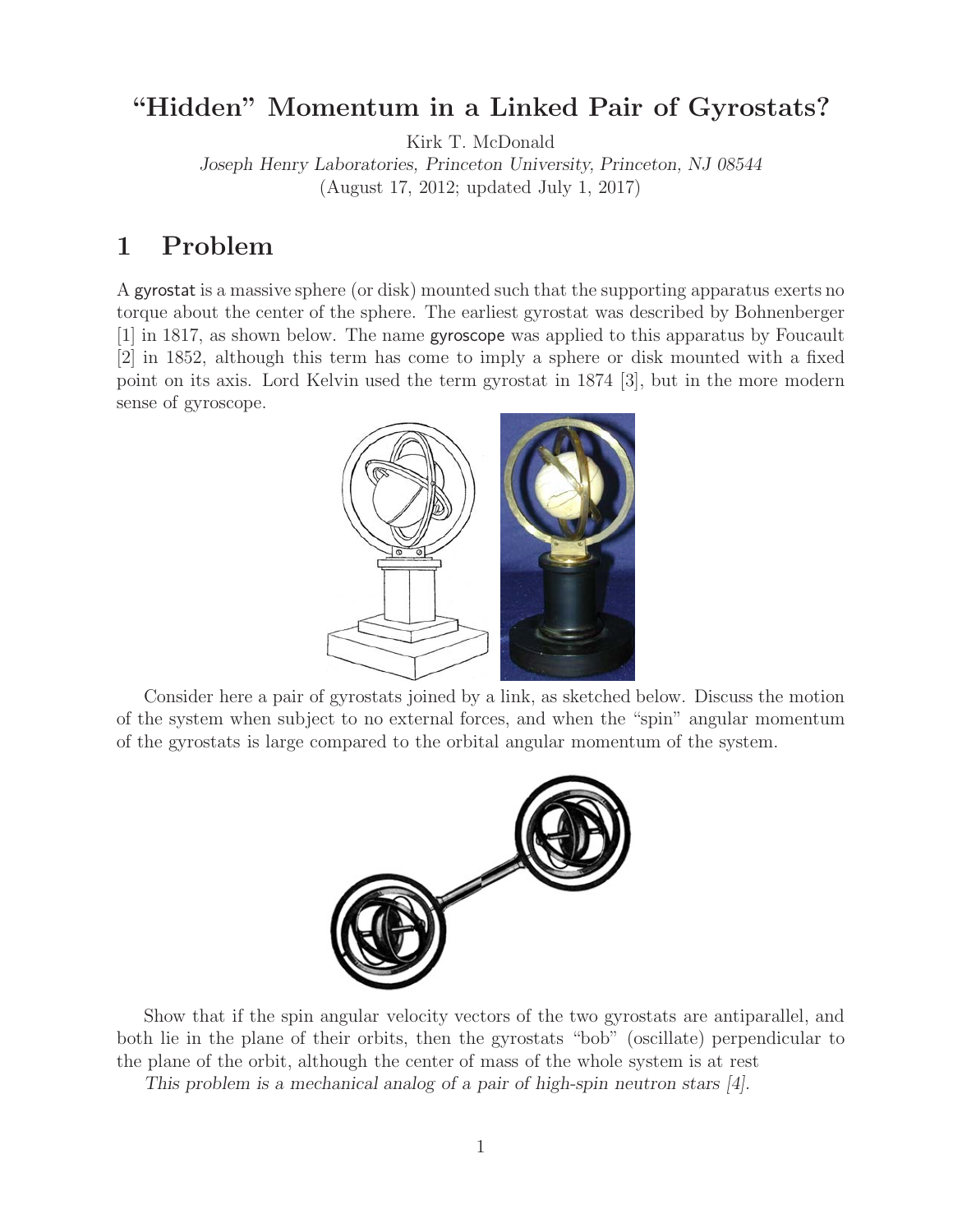# **2 Solution**

We consider the problem in the lab frame where the center of mass of the system is at rest. Each sphere has rest mass  $M_0$ , radius a, and the separation between the centers of the spheres is  $d = 2b$ .

We approximate the link and mounting apparatus of the spheres as massless. Then, the link can only exert a tension along its length.

In the first approximation the spin angular momentum is unaffected by the orbital motion of the spheres (and the center of mass of each sphere is at it geometric center).<sup>1</sup> The force between the spheres, due to the link, is then a central force, so the system has constant orbital angular momentum, and the motion is simply uniform circular motion in a plane, with angular velocity vector  $\Omega$ . Taking **b** to be the distance vector from the center of mass of the system to the center of the first sphere, its center has velocity  $\Omega \times \mathbf{b}$  (with  $\Omega \cdot \mathbf{b} = 0$ ), and the second sphere has the opposite velocity. We assume that  $\Omega b \ll c$ , where c is the speed of light in vacuum,

#### **2.1 Perturbed Motion**

In the next approximation, we note that the portion of a sphere whose spinning motion is in the same direction as the orbital motion of its center has larger relativistic mass/energy than the portion whose spinning motion is in the opposite direction. This results in a shift of the center of mass/energy,  $\mathbf{x}_{cm,i}$  of sphere i away from its geometric center, illustrated in the figure below (adapted from [7]), with  $\mathbf{x}_i$ , given by [8],<sup>2</sup>

$$
\mathbf{x}_{cm,i} \approx \mathbf{x}_i + \frac{\mathbf{v}_i \times a^2 k \boldsymbol{\omega}_i}{c^2} \approx \mathbf{x}_i + \frac{\mathbf{v}_i \times \mathbf{S}_i}{M_i c^2},
$$
\n(1)



where the spin angular momenta of the spheres are (to zeroth order,

$$
\mathbf{S}_i = k M_i a^2 \boldsymbol{\omega}_i,\tag{2}
$$

 $k = 2/5$  for a uniform sphere,  $k = 2/3$  for a spherical shell,  $\omega_i$  are the spin angular velocities of the spheres (with  $\omega_i a \ll c$ ), whose centers have velocities,

$$
\mathbf{v}_i \approx \pm \mathbf{\Omega} \times \mathbf{b},\tag{3}
$$

<sup>&</sup>lt;sup>1</sup>If the mass distribution of the spheres were not spherically symmetric the motion would be quite complicated [5], being an extension of Poinsot's solution [6] for the free motion of a rigid body. When relativistic effects are included below, the mass/energy distribution is not spherically symmetric, but the spinning spheroids do not behave as rigid bodies, so the analysis of [5] does not apply.

<sup>&</sup>lt;sup>2</sup>The spinning sphere can be regarded as a set of spinning hoops with a common axis.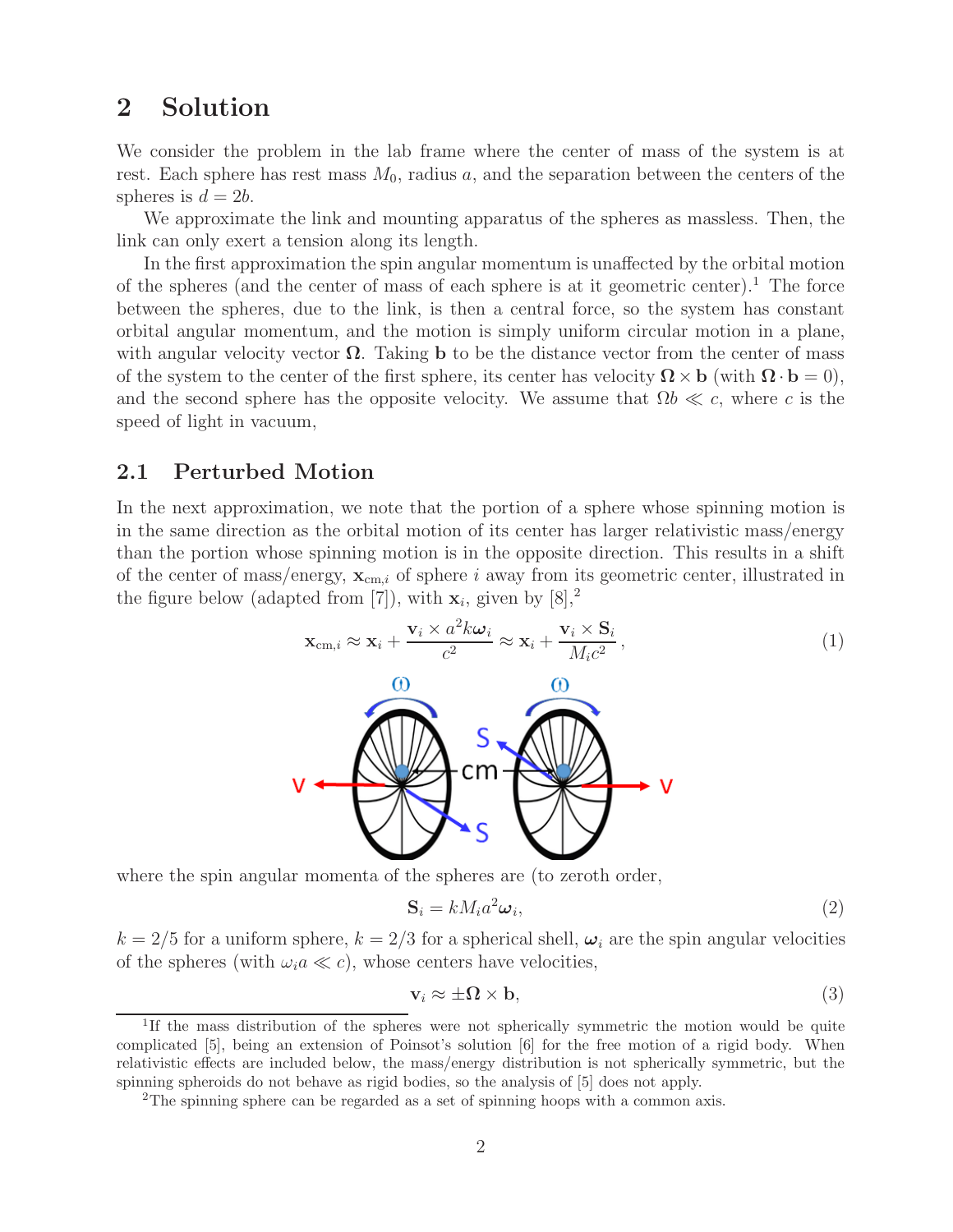the masses (= energy/ $c^2$ ) of the spheres in the lab frame are,

$$
M_i \approx M_0 \left( 1 + \frac{v_i^2}{2c^2} + \frac{k\omega_i^2 a^2}{2c^2} \right),\tag{4}
$$

and the approximations in eqs. (1) and (4) are accurate to order  $1/c<sup>2</sup>$ .

For simplicity we now assume that the two spin angular velocities have the same magnitude (but not necessarily the same direction). Then,  $M_1 \approx M_2$ , and since the center of mass/energy of the system is at the origin (by definition), we have from eqs. (1) and (3) that,

$$
0 = 2\mathbf{x}_{cm} \approx \mathbf{x}_{cm,1} + \mathbf{x}_{cm,2} \approx \mathbf{x}_1 + \mathbf{x}_2 + ka^2 \frac{[(\boldsymbol{\omega}_1 - \boldsymbol{\omega}_2) \cdot \mathbf{\Omega}] \mathbf{b} - [(\boldsymbol{\omega}_1 - \boldsymbol{\omega}_2) \cdot \mathbf{b}] \mathbf{\Omega}}{c^2}.
$$
 (5)

Writing the perturbed position of the center of the link as  $\mathbf{x}_0 = \delta \hat{\mathbf{b}} + \epsilon \hat{\mathbf{\Omega}}$ , the centers of the spheres are at  $\mathbf{x}_i = \mathbf{x}_0 \pm \mathbf{b}$ , such that,  $\mathbf{x}_1 + \mathbf{x}_2 = 2\delta \hat{\mathbf{b}} + 2\epsilon \hat{\mathbf{\Omega}}$ , and we find from eq. (5) that

$$
\delta \approx -\frac{ka^2b\,\Omega}{2c^2}(\omega_1 - \omega_2) \cdot \hat{\Omega}, \qquad \epsilon \approx \frac{ka^2b\,\Omega}{2c^2}(\omega_1 - \omega_2) \cdot \hat{\mathbf{b}}.\tag{6}
$$

The perturbations are maximal when  $\boldsymbol{\omega} = \boldsymbol{\omega}_1 = -\boldsymbol{\omega}_2$ , in which case,

$$
\delta \approx -\frac{ka^2b\,\Omega\omega}{c^2}\hat{\boldsymbol{\omega}}\cdot\hat{\boldsymbol{\Omega}} \equiv -\frac{ka^2b\,\Omega\omega}{c^2}\cos\theta, \qquad \epsilon \approx \frac{ka^2b\,\Omega\omega}{c^2}\hat{\boldsymbol{\omega}}\cdot\hat{\boldsymbol{\mathsf{b}}} \equiv \frac{ka^2b\,\Omega\omega}{c^2}\cos\theta\cos\Omega t,\tag{7}
$$

where  $\theta$  is the angle between  $\omega$  and  $\Omega$ , such that,

 $\hat{\omega} = \cos \theta \, \hat{\Omega} + \sin \theta \, \cos \Omega t \, \hat{\mathbf{b}} + \sin \theta \, \sin \Omega t \, \hat{\Omega} \times \hat{\mathbf{b}}.$ (8)

Noting that  $\dot{\hat{\mathbf{b}}} = \mathbf{\Omega} \times \hat{\mathbf{b}}$ , we have that the velocity of the center of the link is,

$$
\dot{\mathbf{x}}_0 = \frac{\dot{\mathbf{x}}_1 + \dot{\mathbf{x}}_2}{2} = \delta \dot{\hat{\mathbf{b}}} + \dot{\epsilon} \hat{\Omega} \approx -\frac{k a^2 b \Omega^2 \omega}{c^2} (\cos \theta \hat{\Omega} \times \hat{\mathbf{b}} + \sin \theta \sin \Omega t \hat{\Omega}). \tag{9}
$$

When  $\omega$  is parallel to  $\Omega$ , the perturbation is in the plane of the orbits, whose geometric center  $\mathbf{x}_0 = \delta \mathbf{b}$  moves in a small circle with angular velocity  $\Omega$ , which is hardly noticeable by a distant observer.<sup>3</sup> However, when the spin vector  $\omega$  is parallel to the plane of the orbit the perturbation is perpendicular to this plane and the center  $\mathbf{x}_0 = \epsilon \, \hat{\Omega}$  of the orbit oscillates sinusoidally with the orbital angular frequency  $\Omega$ ; the spheres appear to "bob" up and down with respect to orbital plane  $[4, 9]^4$ . The figure below is adapted from  $[4]$  and  $[7]$ .



<sup>&</sup>lt;sup>3</sup>This behavior is similar to that of a washing machine with an unbalanced load during its spin cycle [10]. The shaft of the drum moves in a small circle such that the center of mass of the unbalanced drum is at rest on the axis of rotation of a balanced drum.

<sup>&</sup>lt;sup>4</sup>This effect appears to have been first noticed in numerical simulations, fig.3 of [9], having been missed in analytic studies such as [11, 12, 13, 14].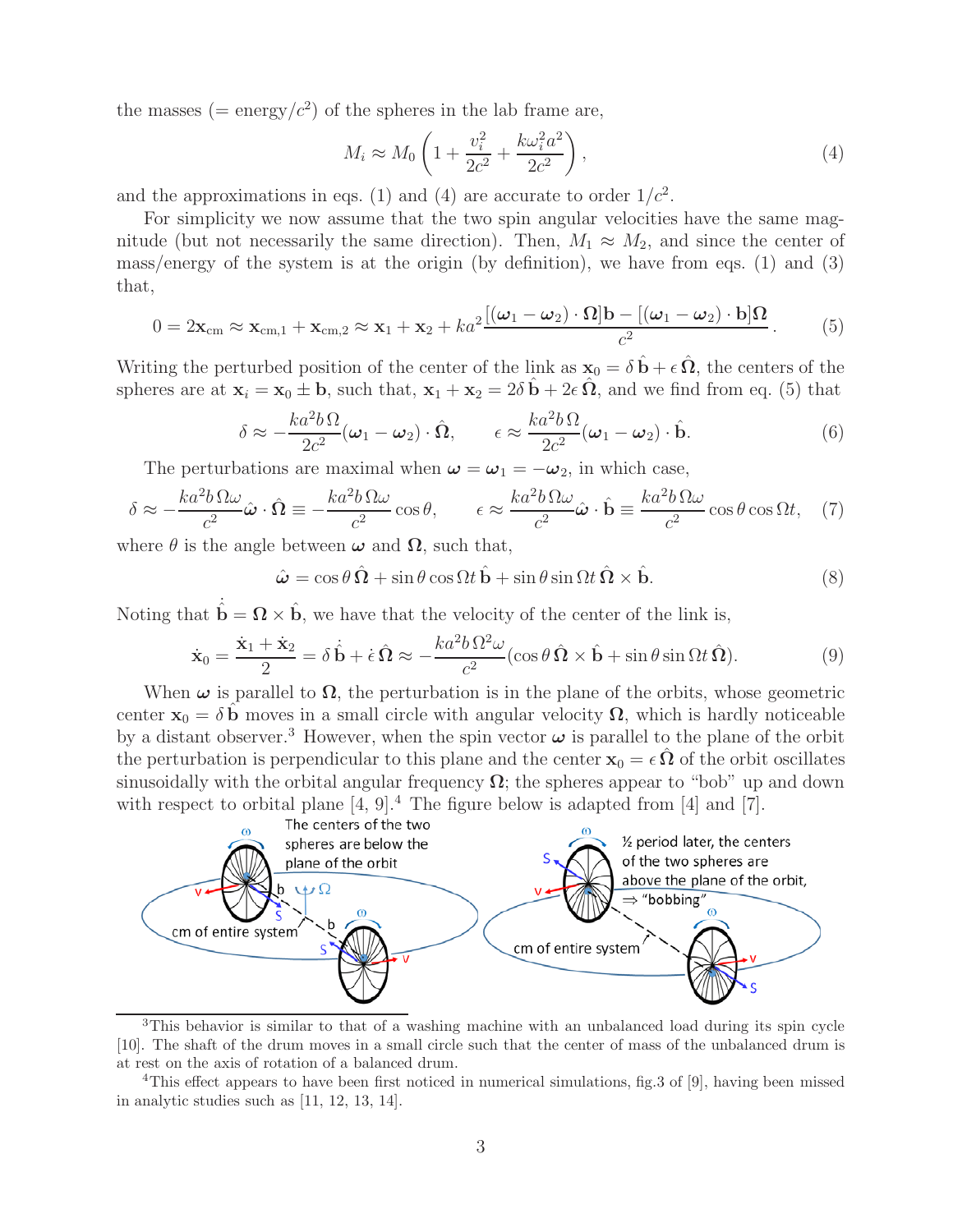In more detail, we note that the velocity of the center of sphere  $i$  is,

$$
\mathbf{v}_{i} = \dot{\mathbf{x}}_{i} = \dot{\mathbf{x}}_{0} \pm \dot{\mathbf{b}} \approx -\frac{k a^{2} b \,\Omega^{2} \omega}{c^{2}} (\cos \theta \,\hat{\Omega} \times \hat{\mathbf{b}} + \sin \theta \sin \Omega t \,\hat{\Omega}) \pm \mathbf{\Omega} \times \mathbf{b},\tag{10}
$$

and that the acceleration of the center of sphere  $i$  is,

$$
\mathbf{a}_{i} = \dot{\mathbf{v}}_{i} \approx \pm \ddot{\mathbf{b}} \approx \pm \Omega \times (\Omega \times \mathbf{b}) = \mp \Omega^{2} \mathbf{b}.
$$
 (11)

The velocity of the center of mass/energy of sphere i is, from eqs. (1) and (8),

$$
\begin{split}\n\dot{\mathbf{x}}_{\text{cm},i} &\approx \dot{\mathbf{x}}_i \mp \frac{k a^2 \boldsymbol{\omega} \times \mathbf{a}_i}{c^2} \\
&\approx -\frac{k a^2 b \,\Omega^2 \omega}{c^2} (\cos \theta \,\hat{\boldsymbol{\Omega}} \times \hat{\mathbf{b}} + \sin \theta \sin \Omega t \,\hat{\boldsymbol{\Omega}}) \pm \boldsymbol{\Omega} \times \mathbf{b} + \frac{k a^2 b \,\Omega^2 \omega}{c^2} \hat{\boldsymbol{\omega}} \times \hat{\mathbf{b}} \\
&= \pm \boldsymbol{\Omega} \times \mathbf{b},\n\end{split} \tag{12}
$$

which has no component perpendicular to the link, *i.e.*, no component along  $\Omega$ . As expected from eq. (5),  $\dot{\mathbf{x}}_{cm, total} \approx \dot{\mathbf{x}}_{cm,1} + \dot{\mathbf{x}}_{cm,2} = 0.$ 

### **2.2 "Hidden" Momentum**

Although the perturbations to the motion are visible to the careful observer, the system has been characterized in [4] as possessing "hidden" momentum. This term was introduced by Shockley [15] to describe certain electromechanical systems that contain nonzero electromagnetic field momentum while seeming to be at rest, with apparently zero total mechanical momentum.

The mechanical system of the present example does have its center of mass/energy at rest, and the total momentum of the system is always zero, while the center of the orbital motion (center of the link) oscillates with respect to the center of mass/energy. A naïve observer might assume that there is net momentum associated with the oscillation, in which case there might be an equal and opposite "hidden" momentum in the orbiting, spinning spheres.

Does this system actually contain "hidden" momentum in the sense introduced by Shockley?

To answer this we need a definition of "hidden" momentum that is applicable to allmechanical systems as well as to electromechanical ones.

One possibility is to define the "relativistic" component of mechanical momentum to be "hidden", *i.e.*,

$$
\mathbf{P}_{\text{hidden}} \stackrel{?}{\equiv} (\gamma - 1)m_0 \mathbf{v} = \mathbf{P} - m_0 \mathbf{v} \approx \frac{v^2}{2c^2} m_0 \mathbf{v},\tag{13}
$$

for a rest mass  $m_0$  moving with velocity **v**.<sup>5</sup> However, the momentum (13) is not really hidden in that if the momentum of the moving mass is measured the result is  $\gamma m_0 \mathbf{v}$  and not  $m_0$ **v**.<sup>6</sup>

 ${}^{5}$ The author contemplated the definition (13) in [16], but no longer favors it.

<sup>&</sup>lt;sup>6</sup>It may be that arguing that the "mass" of a moving particle is just its rest mass  $m_0$  [17] leads some people to consider that the "momentum" of a moving particle is just  $m_0\mathbf{v}$ . Then,  $\gamma m_0\mathbf{v}$  is not the "momentum", and so  $(\gamma - 1)m_0\mathbf{v}$  might be called the "hidden momentum".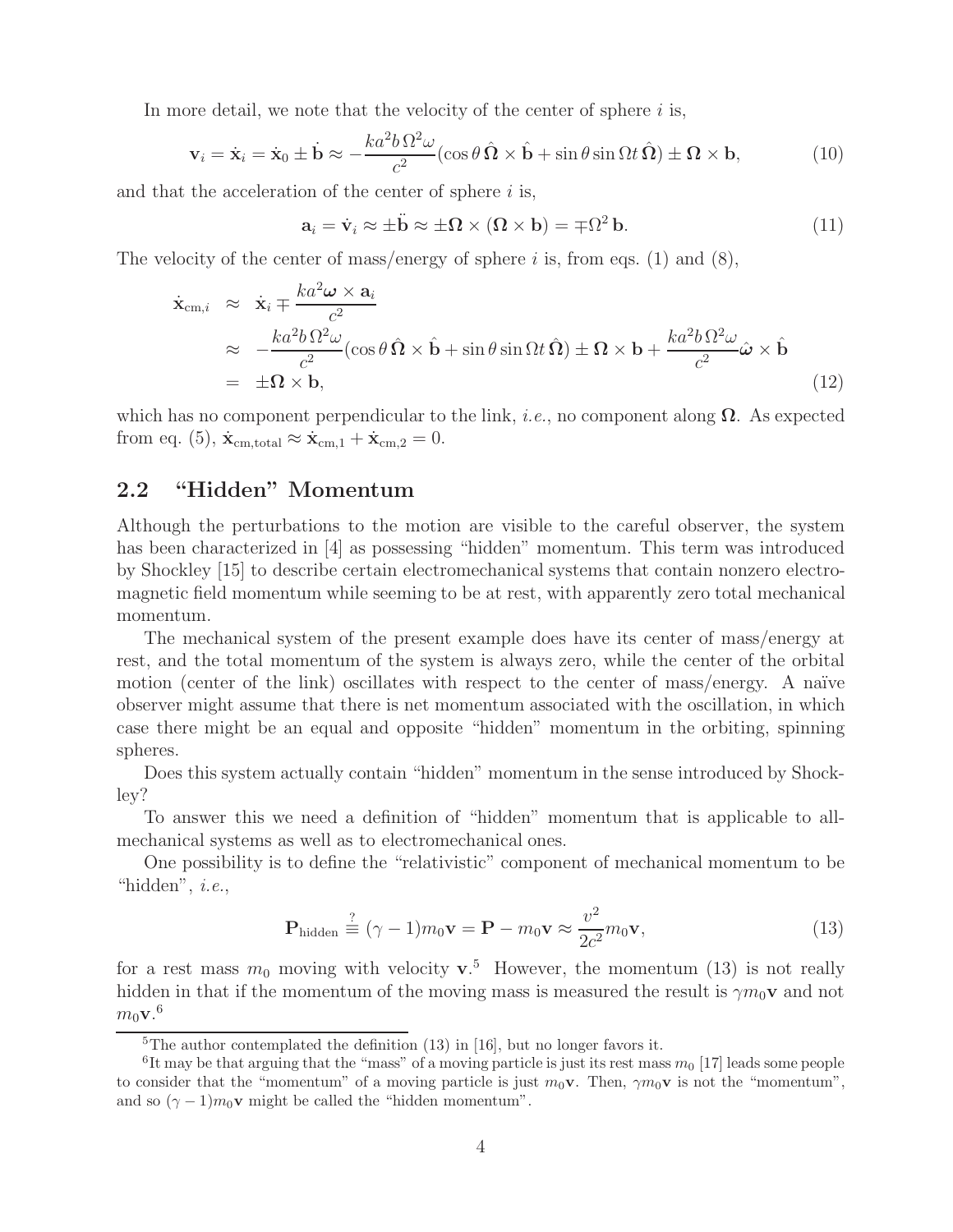The term "hidden" momentum appears in the text of [4] after their eq. (35) where it seems to be said that,

$$
\mathbf{P}_{\text{hidden}} \stackrel{?}{=} \mathbf{P} - m_0 \mathbf{v}_{\text{geometric}},\tag{14}
$$

with the velocity  $\mathbf{v}_{\text{geometric}}$  of sphere i taken to be  $\mathbf{v}_i$  of eq. (10) for the geometric center of the sphere, rather than the velocity  $v_{cm,i}$  of its center of mass/energy. This peculiar definition leads to the identification of "hidden" momentum as the quantity  $kM_0a^2\omega_i \times \mathbf{a}_i/c^2 = \mathbf{S}_i \times$  $\mathbf{F}_i/M_0c^2$  (which would appear in eq. (12) when multiplied by  $M_0$  or M).

The author favors a definition of "hidden" momentum inspired by discussions with Daniel Vanzella [18],

$$
\mathbf{P}_{\text{hidden}} \equiv \mathbf{P} - M\mathbf{v}_{\text{cm}} - \oint_{\text{boundary}} (\mathbf{x} - \mathbf{x}_{\text{cm}}) (\mathbf{p} - \rho \mathbf{v}_b) \cdot d\mathbf{A} \mathbf{r} \mathbf{e} \mathbf{a} = -\int \frac{f^0}{c} (\mathbf{x} - \mathbf{x}_{\text{cm}}) d\text{Vol}, (15)
$$

where **P** is the total momentum of the subsystem,  $M = U/c^2$  is its total "mass", U is its total energy,  $\mathbf{x}_{cm}$  is its center of mass/energy,  $\mathbf{v}_{cm} = d\mathbf{x}_{cm}/dt$ , **p** is its momentum density,  $\rho = u/c^2$  is its "mass" density, u is its energy density,  $\mathbf{v}_b$  is the velocity (field) of its boundary, and,

$$
f^{\mu} = \frac{\partial T^{\mu\nu}}{\partial x^{\nu}},\tag{16}
$$

is the 4-force density exerted on the subsystem by the rest of the system, with  $T^{\mu\nu}$  being the stress-energy-momentum 4-tensor of the subsystem. The rationale for this definition, and links to several illustrative examples, are given in [19]<sup>7,8</sup>

A basic consequence of the definition (15) is that an isolated system, such as the present example, has zero total "hidden" momentum. An additional consequence is that spatially disjoint subsystems cannot contain "hidden" momentum. So, if we consider each gyrostat (plus half of the link) to be a separate subsystem, there will be no "hidden" momentum in either gyrostat. As discussed in [8],  $\mathbf{P} = M\mathbf{v}_{cm}$  for each spinning, translating sphere. Further, each of the integrals in eq. (15) vanishes for each subsystem, so there is no "hidden" momentum in either subsystem by this definition.

A pair of spinning neutron stars can contain "hidden" momentum (according to definition (15)) in its subsystems of matter and gravitational field. Likewise, an electromechanical analog of the neutrons stars as a pair of charge magnetic moments can contain "hidden" momentum in its subsystems of matter and electromagnetic fields. However, this "hidden" momentum has negligible effect on the motion of the overall geometric center of the matter subsystem, as acknowledged in [4].

<sup>&</sup>lt;sup>7</sup>Steps towards the definition (15) appear in sec. I of [4], but the authors omit the boundary integral in their eq. (3) when integrating their eq. (2) by parts. The boundary integral does appear in eq. (2.16) of [20], which would be the same as eq. (15) if the terms labeled "kinetic" and "SSC" were replaced by the  $M_{\rm Vcm}$ as suggested by eq. (2.14).

<sup>&</sup>lt;sup>8</sup>As discussed in sec. 3 of [19], we do not advocate replacing  $\mathbf{v}_{cm}$  by  $\mathbf{v}_{centroid}$  in definition (15), where the centroid of sphere i is the position  $\mathbf{x}_i$  of its geometric center.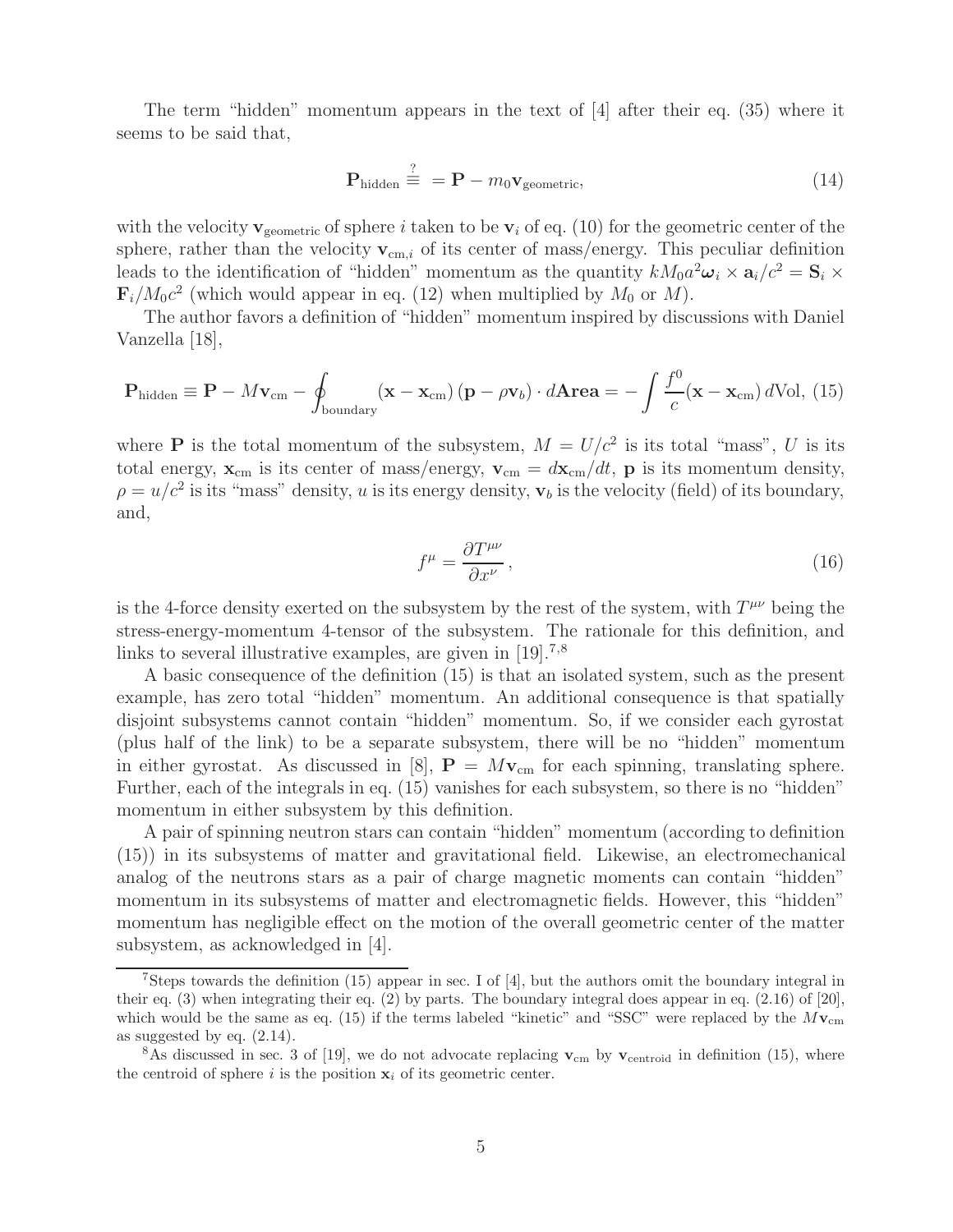#### **2.3 Electromechanical Analog**

An electromechanical analog of a pair of orbiting, spinning neutron stars is a pair of spheres with opposite electrical charges  $\pm Q$  and equal rest masses  $M_0$ , which spheres are rotating with spin angular velocities  $\omega_i$  as well as orbiting about one another.

As noted in [21] the analysis is somewhat simpler if the charged spheres are taken to be spherical shells (in their rest frames), of radius a and  $k = 2/3$ . The mechanical angular momenta of the spinning shells, if their centers are at rest, are,

$$
\mathbf{S}_{\text{mech},i} = k M_0 a^2 \boldsymbol{\omega}_i,\tag{17}
$$

and their electromagnetic-field spin angular momenta, relative to their geometric centers, are,

$$
\mathbf{S}_{\text{EM},i} = \int \mathbf{r}_i \times \frac{\mathbf{E}_i \times \mathbf{B}_i}{4\pi c} d\text{Vol}_i = \frac{1}{4\pi c} \int \mathbf{r}_i \times \left( \frac{Q_i \hat{\mathbf{r}}_i}{r_i^2} \times \frac{3(\boldsymbol{\mu}_i \cdot \hat{\mathbf{r}}_i)\hat{\mathbf{r}}_i - \boldsymbol{\mu}_i}{r_i^3} \right) d\text{Vol}_i
$$
  
\n
$$
= \frac{Q_i \mu_i}{4\pi c} \int \mathbf{r}_i \times \left( \frac{\hat{\mathbf{r}}_i}{r_i^2} \times \frac{2 \cos \theta_i \hat{\mathbf{r}}_i + \sin \theta_i \hat{\boldsymbol{\theta}}_i}{r_i^3} \right) d\text{Vol}_i = \frac{Q_i \mu_i}{2c} \int \sin^3 \theta_i d\theta_i \int_a^{\infty} \frac{dr_i}{r_i^2}
$$
  
\n
$$
= \frac{2Q_i \mu_i}{3ac} = \frac{2aQ^2 \omega_i}{9c^2},
$$
\n(18)

noting that the magnetic moments of the spinning charged shells have magnitudes,

$$
\mu = \int \frac{\pi a^2 \sin^2 \theta \, dI}{c} = \frac{\pi a^2}{c} \int \sin^2 \theta \, Q \frac{2\pi a^2 \sin \theta \, d\theta}{4\pi a^2} \frac{\omega}{2\pi} = \frac{a^2 Q \omega}{3c} \,. \tag{19}
$$

The ratio of the magnitudes of the spin angular momenta is,

$$
\frac{S_{\text{EM}}}{S_{\text{mech}}} = \frac{Q^2}{3aM_0c} = \frac{a_0}{3a},\tag{20}
$$

where  $a_0 = Q^2/M_0c^2$  is the classical charge radius of the spherical shell, which is small compared to the electron's classical charge radius,  $3 \times 10^{-13}$  cm. Hence, the electromagnetic field angular momentum is very small compared to the mechanical angular momentum for any macroscopic (non-quantum) system of charged, spinning spherical shells, and the motion of the electromechanical system is identical to that of the all-mechanical system of sec. 2.1 to a very good approximation. See sec. V of [4] for greater detail.

However, the electromechanical system does possess "hidden" momentum in its electromagnetic and mechanical subsystems, according to definition (15).

We first note that a magnetic moment  $\mu$  which is at rest in an external electric field  $\mathbf{E}^*$ (due to, say, a distant electric charge also at rest in the  $\star$  frame) has nonzero electromagnetic field momentum  $[22]$ .<sup>9</sup>

$$
\mathbf{P}_{\text{EM}}^{\star} = \frac{\mathbf{E}^{\star} \times \boldsymbol{\mu}}{c},\tag{21}
$$

 $9$ Only an Ampèrian magnetic moment (due to electrical currents) has "hidden" momentum in an external electric field. A Gilbertian moment (due to a pair of opposite magnetic charges) would have none [23].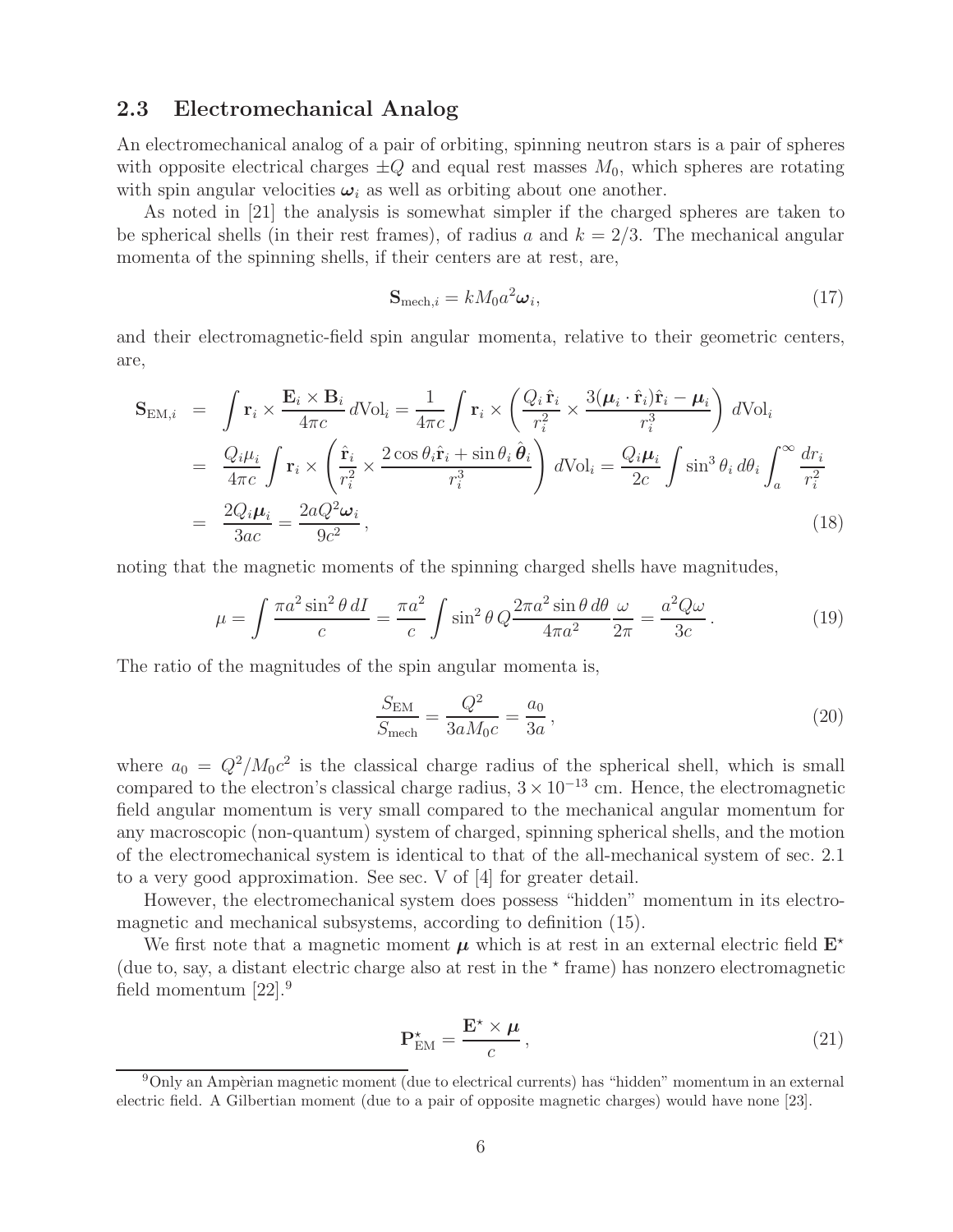The center of energy of the electromagnetic field is at rest in the  $*$  frame, so we say that the electromagnetic field momentum  $(21)$  is "hidden" momentum according to definition  $(15).10$ 

The mechanical subsystem of the spinning shell (and the distant electrical charge at rest) also has "hidden" momentum, which is equal and opposite to that of eq. (21). If the charged shell consists of charges embedded in a rigid nonconductor, the charges on the side of the spinning shell (taken for simplicity to have  $\mu \perp E^*$ ) closer to the distant (positive) charge are in a higher electrical potential and so have a higher electrical energy. The total energy of the charges is the same around a current loop on the shell (which spins like a rigid body), so the mechanical mass is lower on the side closer to the distance charge. Hence, the mechanical momentum of the moving charges is lower than for those on the opposite side of spinning shell, so there is a net mechanical momentum in the direction  $\boldsymbol{\omega} \times \mathbf{E}^*$ , which is opposite to the vector  $P_{EM}^{\star}$ .<sup>11</sup>

The above argument is essentially unchanged on transforming to the lab frame, and to a good approximation the "hidden" momentum in the electromagnetic fields of the pair of charged spinning shells is, combining eqs. (19) and (21),

$$
\mathbf{P}_{\text{hidden,EM}} = \frac{a^2 Q^2}{12b^2 c^2} \hat{\mathbf{b}} \times (\boldsymbol{\omega}_2 - \boldsymbol{\omega}_1),
$$
\n(22)

and the mechanical "hidden" momentum is the negative of this. However, as noted above, and in [4], this "hidden" momentum has negligible effect on the motion of the orbiting, charge, spinning shells, which motion is related to the "ordinary" (though subtle at order  $1/c^2$ ) mechanical properties of the system as in sec. 2.1.<sup>12</sup>

# **References**

- [1] V. Bohnenberger, *Beschreibung einer Machine zur Erläuterung der Gesetze der Um*drehung der Erde um ihre Axe, und der Veränderung der Lage der letzteren, Tübinger Blätter für Naturwissenschaften und Arzneikunde, **3**, 72 (1817), http://kirkmcd.princeton.edu/examples/mechanics/bohnenberger\_tbna\_3\_72\_17.pdf
- [2] L. Foucault, *Sur les ph´enom`enes d'orientation des corps tournants entraˆın´es par un axe fixe `a la surface de la terre – Nouveaux signes sensibles du mouvement diurne*, Compt. Rend. Acad. Sci. **35**, 424 (1852),

http://kirkmcd.princeton.edu/examples/mechanics/foucault\_cras\_35\_424\_52.pdf

[3] W. Thomson, *Vibrations and Waves in a stretched uniform Chain of Symmetrical Gyrostats*, Proc. London Math. Sci. **6**, 190 (1874), http://kirkmcd.princeton.edu/examples/mechanics/thomson\_plms\_6\_190\_74.pdf

<sup>&</sup>lt;sup>10</sup>The boundary of the electromagnetic field subsystem can be taken at infinity, so the boundary integral in eq. (15) is negligible.

<sup>&</sup>lt;sup>11</sup>This argument was first given in footnote 9 of  $[24]$ .

<sup>&</sup>lt;sup>12</sup>See [25] for discussion of "paradoxes" in the behavior of a magnetic moment plus distant charge that both move with respect to the lab frame.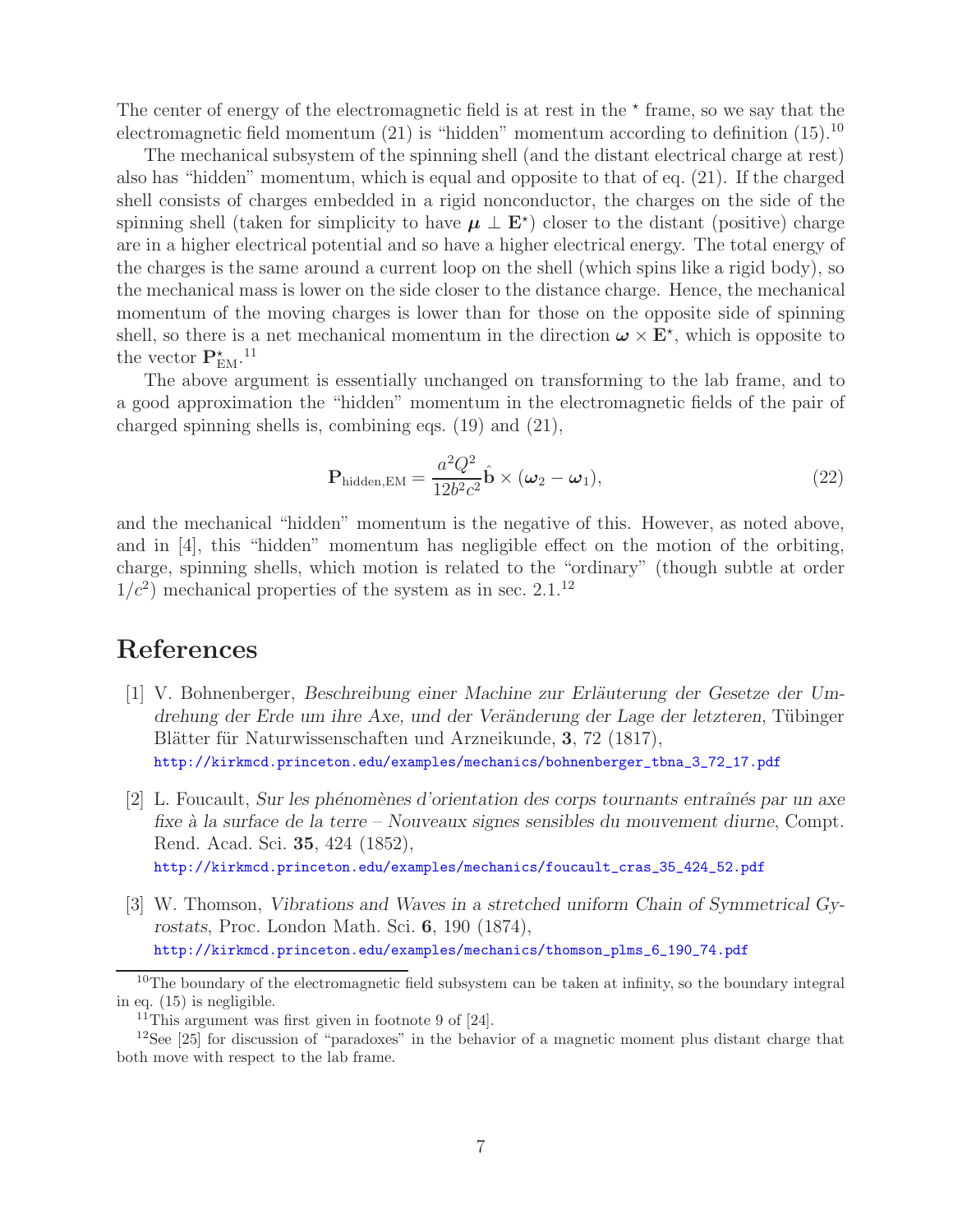- [4] S.E. Gralla, A.I. Harte, and R.M. Wald, *Bobbing and kicks in electromagnetism and gravity*, Phys. Rev. D **81**, 104012 (2010), http://kirkmcd.princeton.edu/examples/GR/gralla\_prd\_81\_104012\_10.pdf
- [5] C. Masaitis, *Motion of Two Linked Bodies*, Ann. Rat. Mech. Anal. **8**, 23 (1961), http://kirkmcd.princeton.edu/examples/mechanics/masaitis\_arma\_8\_23\_61.pdf
- [6] L. Poinsot, *Th´eorie Nouvelle de la Rotation des Corps*, (1834, 1852), http://kirkmcd.princeton.edu/examples/mechanics/poinsot\_rotation\_52.pdf
- [7] V.N. Matvejev, O.V. Matvejev, and Ø. Grøn, *A relativistic trolley paradox*, Am. J. Phys. **84**, 419 (2016), http://kirkmcd.princeton.edu/examples/GR/matvejev\_ajp\_84\_419\_16.pdf
- [8] K.T. McDonald, *Center of Mass of a Relativistic Rolling Hoop* (Sept. 7, 2012), http://kirkmcd.princeton.edu/examples/hoop.pdf
- [9] M. Campanelli *et al.*, *Maximum Gravitational Recoil*, Phys. Rev. Lett. **98**, 231102 (2007), http://kirkmcd.princeton.edu/examples/GR/campanelli\_prl\_98\_231102\_07.pdf
- [10] K.T. McDonald, *Physics in the Laundromat* (Apr. 5, 1997), http://kirkmcd.princeton.edu/examples/washer.pdf
- [11] H.C. Corben, *Classical and Quantum Theories of Spinning Particles* (Holden-Day, San Francisco, 1968), Chap. II, http://kirkmcd.princeton.edu/examples/QM/corben\_68\_chap2.pdf
- [12] B.M. Barker and R.F. O'Connell, *On the completion of the post-Newtonian gravitational two-body problem with spin*, J. Math. Phys. **28**, 661 (1987), http://kirkmcd.princeton.edu/examples/GR/barker\_jmp\_28\_661\_87.pdf
- [13] O.B. Karpov, *Gyroscope Deviation from Geodesic Motion: Quasiresonant Oscillations on a Circular Orbit*, J. Expt. Theor. Phys. **96**, 581 (2003), http://kirkmcd.princeton.edu/examples/GR/karpov\_jetp\_96\_581\_03.pdf
- [14] O.B. Karpov, *The Papapetrou equations and supplementary conditions*, arXiv:gr-qc/0406002 (June 2, 2004), http://arxiv.org/abs/gr-qc/0406002
- [15] W. Shockley and R.P. James, *"Try Simplest Cases" Discovery of "Hidden Momentum" Forces on "Magnetic Currents,"* Phys. Rev. Lett. **18**, 876 (1967), http://kirkmcd.princeton.edu/examples/EM/shockley\_prl\_18\_876\_67.pdf
- [16] K.T. McDonald, *"Hidden" Momentum of a Steady Current Distribution in a System at "Rest"* (Apr. 21, 2009), http://kirkmcd.princeton.edu/examples/current.pdf
- [17] L.B. Okun, *Mass versus relativistic and rest masses*, Am. J. Phys. **77**, 430 (2009), http://kirkmcd.princeton.edu/examples/mechanics/okun\_ajp\_77\_430\_09.pdf
- [18] D. Vanzella, Private communication, (June 29, 2012).
- [19] K.T. McDonald, *On the Definition of "Hidden" Momentum* (July 9, 2012), http://kirkmcd.princeton.edu/examples/hiddendef.pdf